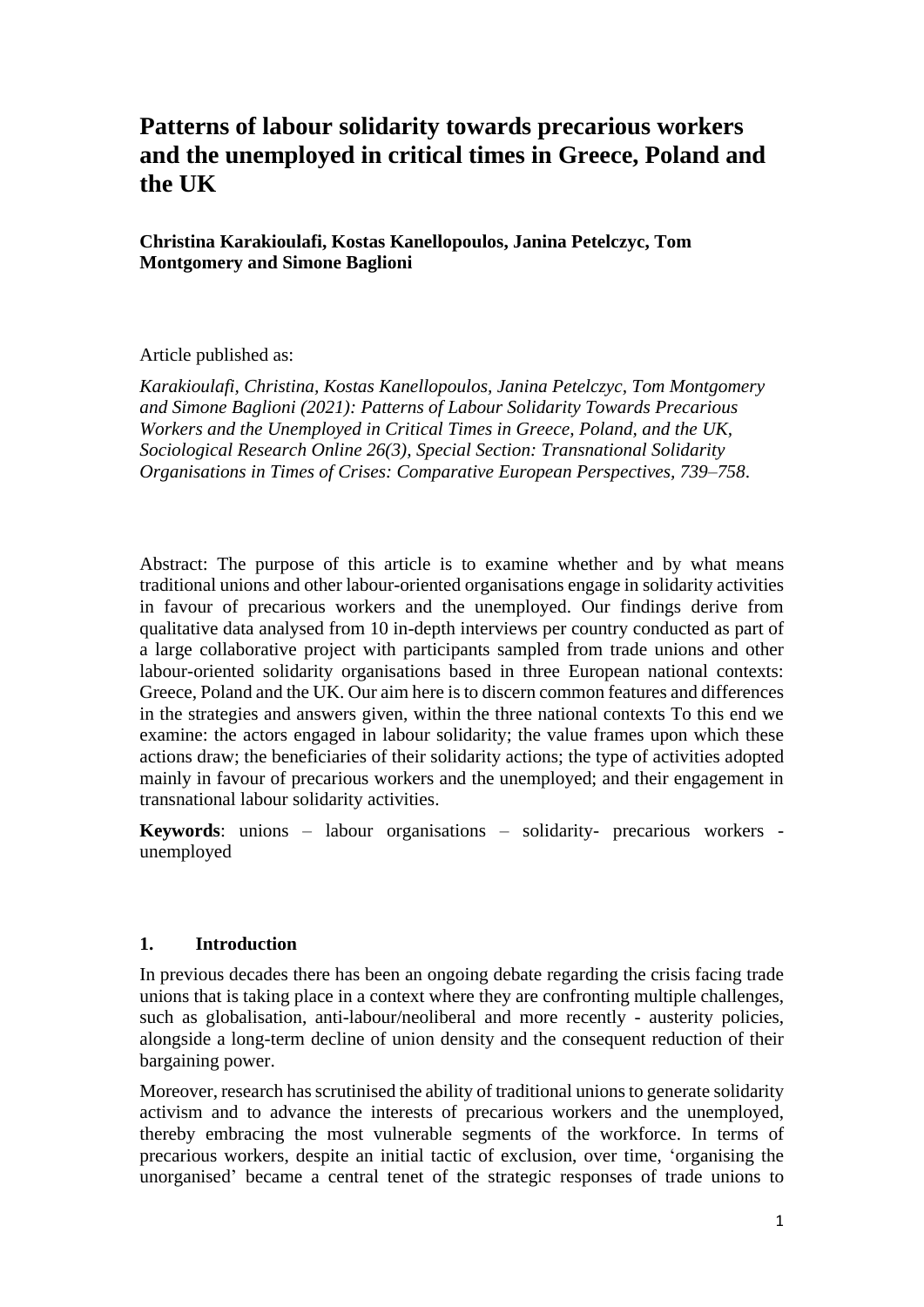economic and political challenges (Heery, 2005; Martinez-Lucio et al, 2017). Nevertheless, organising the unorganised often remained a technical issue (Hyman, 2007) rather than being a more integrated and radical rethinking of union objectives (Simms and Holgate, 2010). Similar concerns have also been expressed regarding the relationship between unions and the unemployed, which is even more problematic. Despite their concern for the unemployed, the focus of unions on safeguarding employment has often resulted in the concerns of the unemployed being relegated (Chabanet and Faniel, 2012), while in other cases unions have not dedicated the necessary resources to organise them (Faniel, 2012).

The critique of traditional unions' capacity to act effectively coincides with the emergence of other labour-oriented groups and organisations who also claim to advance the interests of precarious workers and the unemployed and who engage, alongside (or sometimes even against) traditional unions through labour solidarity activities. Very often, traditional unions, have been characterised as more bureaucratic and having formal decision-making structures and procedures, in contrast to more spontaneous, participatory, decentralised and activist-led models of organisation, which can be considered more effective in enhancing labour solidarity (Hyman and Gumbrell-McCormick, 2017).

The purpose of this article is to examine whether and by what means traditional unions and other labour-oriented organisations engage in solidarity activities in favour of precarious workers and the unemployed in Western countries.

In this paper, (labour) solidarity: i) corresponds to an attitude or behaviour of support of others in need that is linked to shared norms, rights and obligations; ii) can be, either tied to abstract communities and thus associated with a universal understanding of generalised support or associated with particular needs and groups, or even be considered as a condition for group membership, mutual contributions and/or exchange relations. 1

Our findings are derived from qualitative data analysed from 10 in-depth interviews per country conducted as part of the transnational research project TransSOL (Transnational Solidarity at Times of Crisis), with participants sampled from trade unions and other labour-oriented solidarity organisations in Greece, Poland and the UK.

Furthermore, given the focus of our study on transnational solidarity we were also interested in capturing activities developed across national boundaries. We therefore included in our sample those organisations which pursue - according to their objectives or mission statements, labour solidarity beyond and across national borders and which claim to pursue a transnational "agenda" and/or engagement in transnational activities. 2

The three countries examined represent diverse cases in terms of institutional settings, industrial and employment relations traditions, trade union practices and labour market regulation. Despite the diverse contexts, unions and labour-oriented organisations in the three cases had to confront: i) major economic and political challenges: on-going neoliberal reforms in the UK, austerity policies in Greece, and the transition from socialism to capitalism and accelerated liberal labour market reforms in Poland; ii) labour market specific challenges including the growth of precarious employment and rising unemployment.

A key aim of our study has been to uncover labour solidarity activities in support of precarious workers and the unemployed, across the three national contexts, in order to discern common features and differences in the strategies and responses. To this end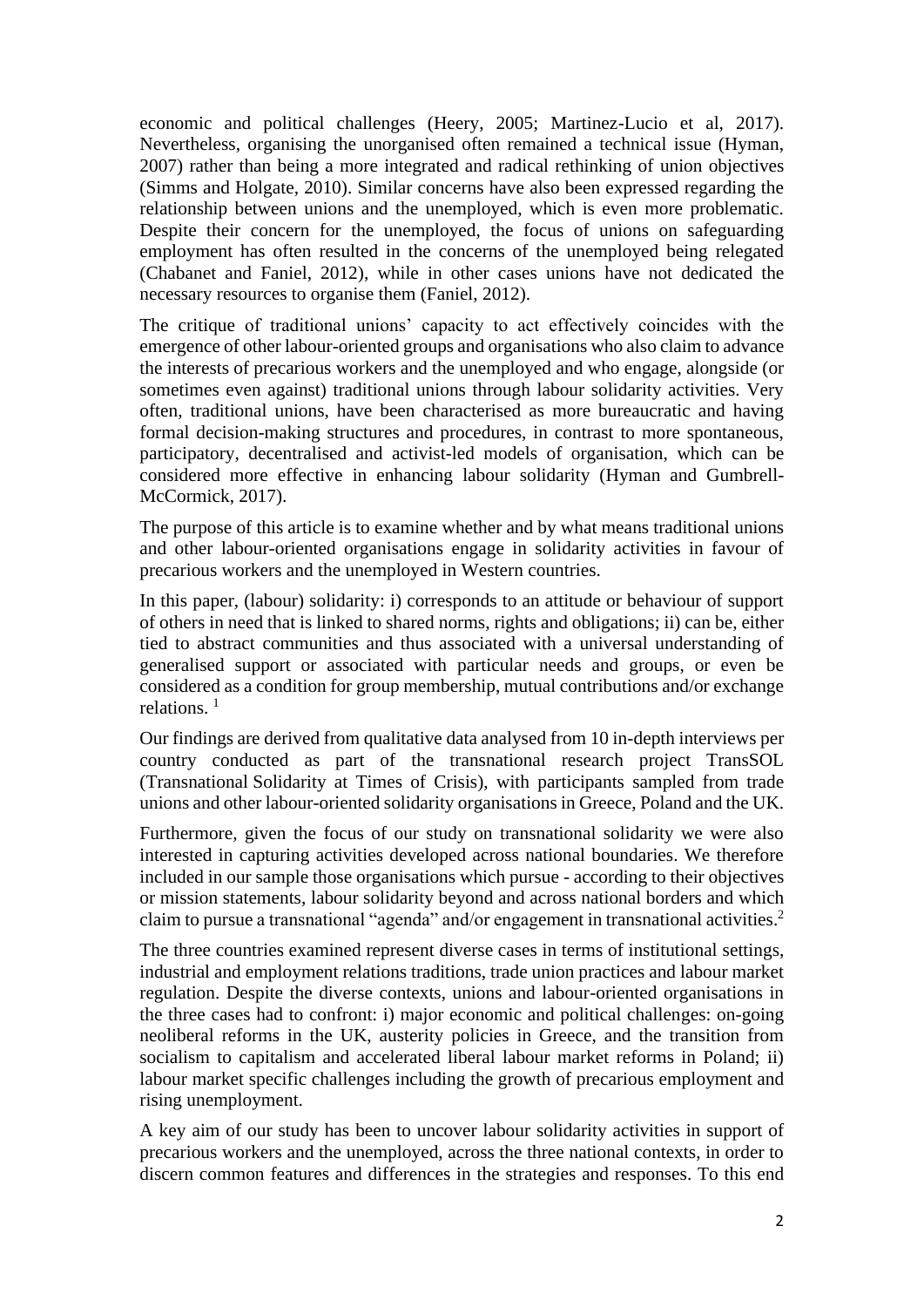we examine: the actors engaged in labour solidarity; the value frames upon which these actions draw; the beneficiaries of their solidarity actions; the type of activities adopted in favour of precarious workers and the unemployed; and their engagement in transnational labour solidarity activities.

## **2. Unions confronting the challenge of precarious work and unemployment in Greece, Poland and the UK: setting the context**

In order to understand the patterns of labour solidarity in favour of precarious workers and the unemployed in the three national contexts, we will briefly demonstrate some features relating to the strategies adopted by traditional actors of labour solidarity and by 'new actors' intervening in the field of labour solidarity in recent years.

Regarding Greece, the onset of the 2008 crisis generated discussions on the 'rigidities' of labour market regulation. The employment relations system has thus been targeted as a priority area for reform, resulting in its gradual dismantling and deregulation. Consequently, precarious employment and unemployment increased, while employment protection declined.

In this context, traditional industrial relations actors were impacted. For several years, unions have been experiencing a structural and representation crisis. Nevertheless, despite declining union density (from 27.5  $\%$  in 1998 to 20.2  $\%$  in 2016<sup>3</sup>), organising non-unionised workers remained a low-priority issue for official unions (Kretsos and Vogiatzoglou, 2015), which have often adopted an attitude of exclusion towards precarious workers. Trying to overcome the above tendencies, some segments of the labour movement founded in 1999 the All-Workers Militant Front (PAME), that opposes the two official union confederations: the General Confederation of Greek Workers (GSEE) and the Civil Servants' Confederation (ADEDY), both being considered by PAME to pursue a more consensual, governmental and capital-friendly trade unionism. Without being formally linked to the Greek Communist Party (KKE), PAME mainly coordinates unions controlled by KKE members and leaders (Tsakatika and Eleftheriou 2013), and its foundation is considered as being important for maintaining class traditions within the labour movement (Bithymitris and Kotsonopoulos, 2018). 4

Meanwhile, from the late 1990s collective action by precarious workers in sectors where flexible work predominated, has been mobilised (e.g. Primary Unions' Coordination *Syntonismos Protovathmion Somation*). These unions feature a left-wing or anarchist-oriented orientation, accompanied by strong rank-and-file activism, while they choose to articulate their work-related claims within a more general context of working-class struggles (Mattoni and Vogiatzoglou 2014). The Coordination has managed to unionise precarious workers while opposing both the 'governmental' syndicalism of GSEE and ADEDY and the partisan-controlled unionism of PAME.

Even if the 2008 crisis could constitute the opportunity for unions to renew themselves and turn their attention towards precarious workers and the unemployed, this has not been the case (Kretsos and Vogiatzogou, 2015). Despite intense strike action, mainly during the first years of the 2008 crisis, and momentary explosions of class consciousness during strike activity, traditional top-level unions have remained guardians of vested interests (Karakioulafi, 2019). However, new precarious workers and unemployment unions and initiatives have emerged (e.g. Workers' Clubs, the worker-managed factory Vio.Me, and informal precarious workers collectivities such as Generation 400). Nevertheless, they are facing their own difficulties, relating to their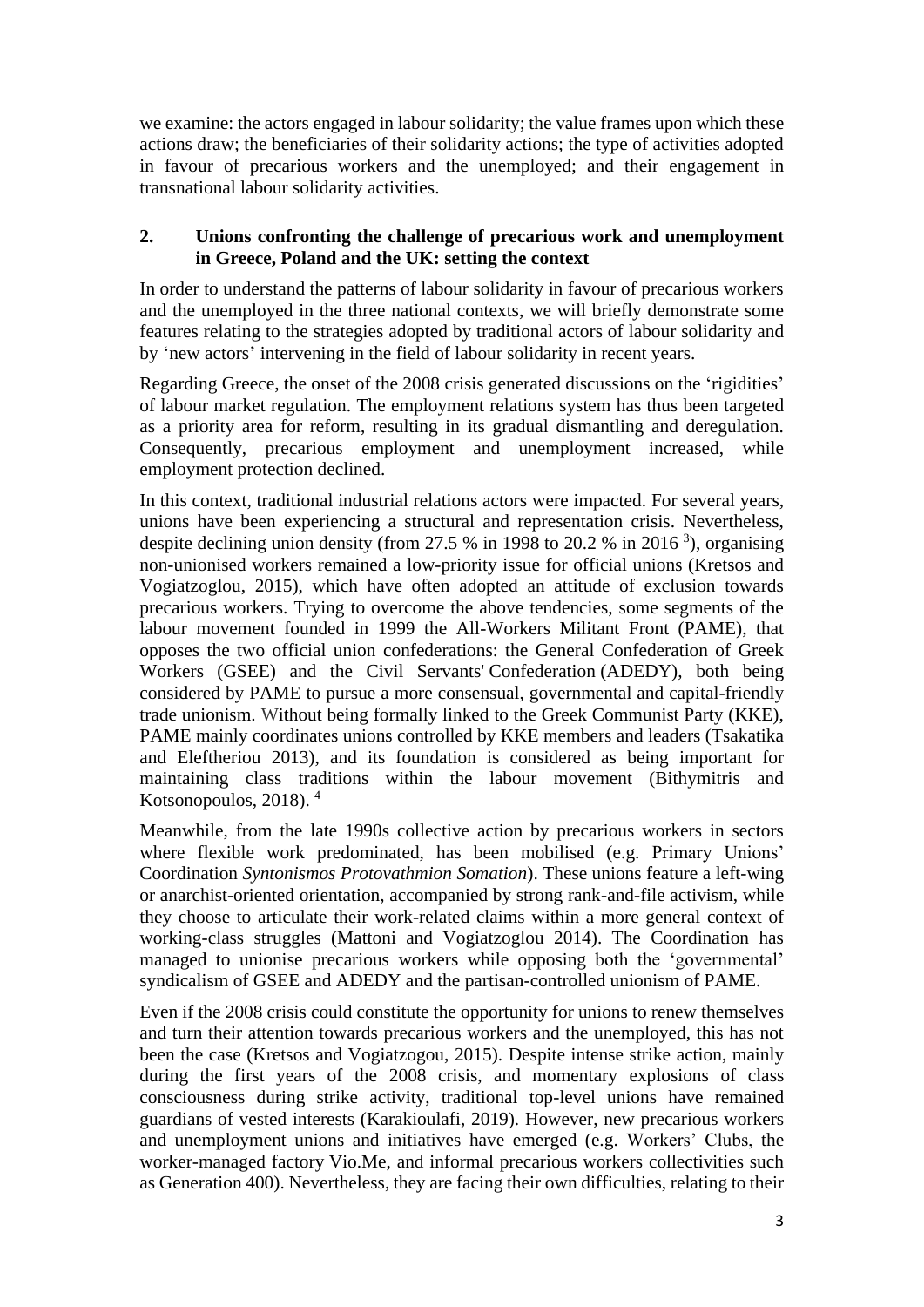capacity to intervene effectively in sectors with high unemployment rates as well as challenges in scaling up their activities in the context of limited resources (Vogiatzoglou, 2014).

Compared to other EU member states Poland is a country almost unaffected by the 2008 crisis. Despite a positive economic environment, the Polish government accelerated liberal labour market reforms and the de facto inexistent 'crisis' was frequently evoked as a justification for further liberal reforms. Changes in the labour market implemented by the government between 2007 and 2015 tended to increase flexibility and were more favourable to employers than to workers. Consequently, the Polish labour market is becoming increasingly more precarious and segmented through a range of employment contracts that have dramatically jeopardised workers' rights and entitlements. In fact, a new set of employment contracts have been created outside labour law to fall within the jurisdiction of the civil code ( "junk contracts") that include *umowy zlecenie (civil contracts*) and *umowy o dzieło (contracts for specific work)*, where, workers can be deprived of some or all of the basic entitlements of employment (including pension and health insurance, paid leave, or a notice period).

These developments became problematic for unions, which were already facing a membership crisis. Poland, considered as a 'transitional' or 'mixed' model regime of industrial relations, combining low union density and authority as well as low (30-40%) collective bargaining coverage (Visser, 2008). Polish unions have experienced a massive decline in membership, that fell from 22% in 1990 to 5% in 2017 (as a percentage of the total adult population) and from 36% to 11% of the employed persons.

Nevertheless, Shin and Yla-Antilla (2017) have shown that in 'transitional' countries, such as Poland, industrial relations regimes are more open to 'new social risk groups' and that by renewing their strategies unions could mitigate what seems like a neverending crisis. Hence, although Polish unions still concentrate mostly on permanent employed workers' rights they are increasingly opening-up to new categories of employees, by introducing action programmes or strengthening their position in workplaces (Mrozowicki and Trawińska, 2012). In 1999, the OPZZ (All Polish Federation of Trade Unions) created Konfederacja Pracy (Confederation of Labour, KP) with the main goal to organise and defend precarious employees in the private sector, especially those working in hypermarkets (Krzywdziński, 2012). In 2001 a new, independent, grassroots union has been created, Inicjatywa Pracownicza (Workers' Initiative, IP), which has a similar objective of defending the rights of precarious and vulnerable workers. IP was created in opposition to 'traditional' unions, in order to address the interests and needs of the most vulnerable segments of the workforce (i.e. migrants, ethnic minorities, and women) (Petelczyc and Matuszczyk 2019). Moreover, "Solidarity" Union, in collaboration with other confederations provides support and organises campaigns to defend workers' rights in the 'special economic zones' (areas where labour rights can be easily violated) (Krzywdziński, 2012). In recent years, a major achievement of unions on these issues has been the implementation in 2018 of a decision of the Constitutional Court, allowing workers employed under flexible, taskbased civil law contracts to form and join unions. A regulation that provided precarious workers with new rights and enabled them to benefit from protection previously reserved to union members on standard employment contracts.

Consequently, Polish unions' activism in support of precarious workers consists mainly in grassroots activities and interventions aiming to influence legislation in favour of those employed through non-standard employment contracts.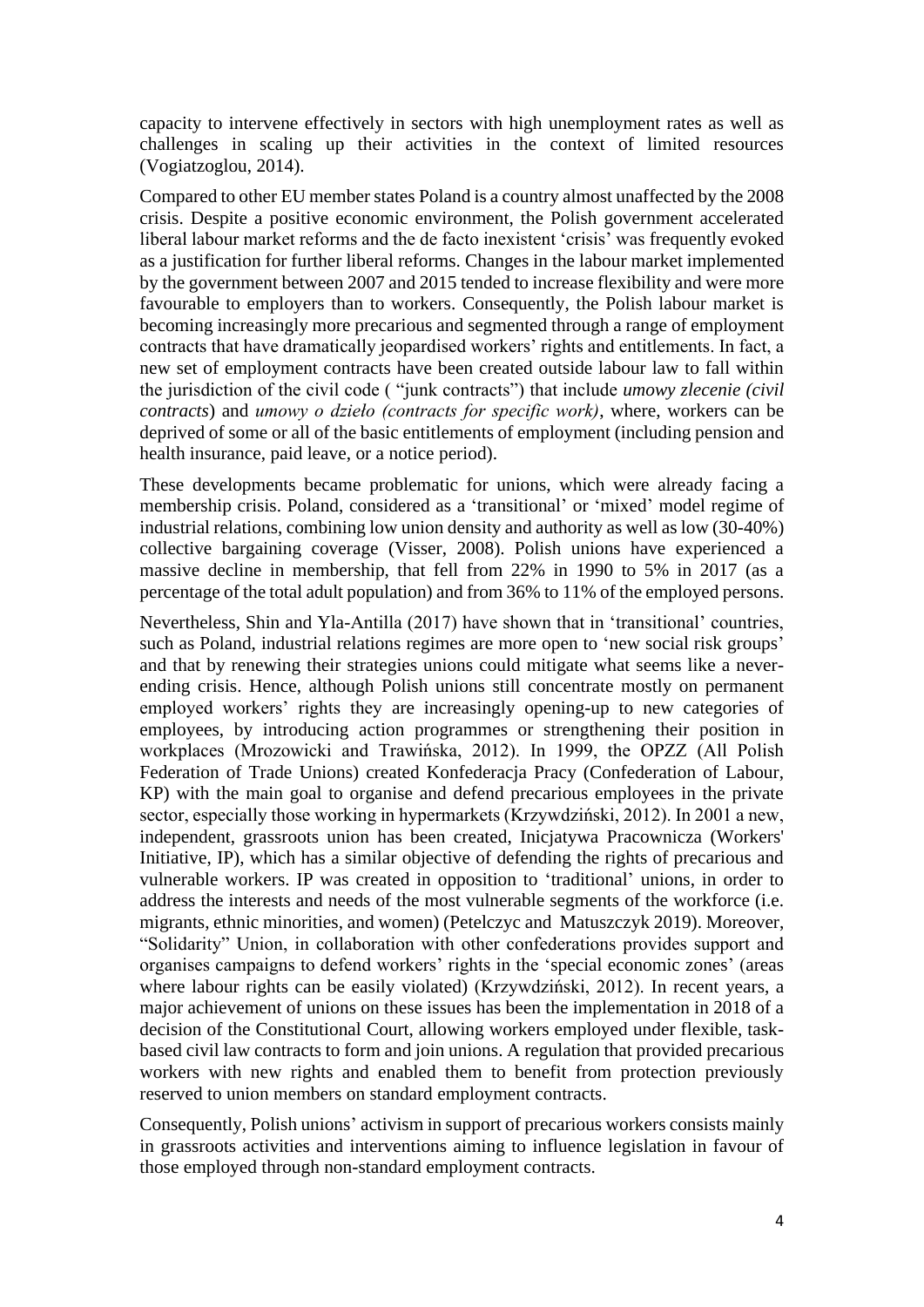In the UK, the 2008 crisis inevitably provoked a response from policymakers. As in other contexts the reality of market failure was rapidly repackaged into a narrative of excessive public spending. Consequently, the period following the 2008 crisis, particularly when the Conservative led Coalition Government came to power in 2010, was marked by austerity measures that were particularly focused on public spending more broadly and welfare spending specifically. Unions, particularly those in the public sector, mobilised broad campaigns against austerity policies and sought to raise awareness of their impact. However, as in other contexts, they were simultaneously dealing with a transforming labour market and a decrease in union density best understood against an historical backdrop of the 1980s when unions confronted the Thatcher Government's programme of privatisation and the closure of key sites of heavy industry (Milne, 2004). The latest figures available reveal that there has been a steady decline in union membership ever since, from 13 million union members in 1979, to 6.2 million members today (Department for Business, Energy and Industrial Strategy, 2018), although with a small upward trend very recently.

One issue that has encapsulated the challenges faced by unions in the UK has been the Trade Union Act 2016. Although a less draconian piece of legislation than the Bill that preceded it, the Trade Union Act meant that from 1st March 2017, unions in the UK have witnessed increased regulations of their forms of action. Of course, these obstacles created by new legislation need to be placed in the context of other challenges facing the unions in the UK, namely the transformations in the labour market, particularly the shift from standard to non-standard employment relationships.

As precarious employment has grown, unions in the UK have felt it necessary to take new forms of action with a constituency of workers whose occupational identity is made more fluid by the insecurity of their contracts. This has been demonstrated by initiatives such as those undertaken by the Unite trade union which has on the one hand launched a new form of 'Community' membership to encompass those who are unemployed and other groups experiencing marginalisation<sup>5</sup> while on the other hand mobilising a highprofile campaign in support of casual agency staff working for the retail giant Sports Direct which contributed to the firm being investigated by a House of Commons Committee regarding its employment practices. <sup>6</sup> Another example of increased activism in tackling precarious work has been evident in the hospitality sector where direct action by the Better Than Zero movement (including the picketing of restaurants that employ staff on zero-hours contracts) has led to some successes with employers but also a raising of awareness, particularly among young workers, of the role of trade unions.<sup>7</sup> These developments point towards a realisation among the unions of a gap between traditional models of unionism in the UK and the needs of precarious workers and the unemployed. When we explore our empirical findings from the UK later in this paper, we shall observe that other organisations have also stepped forward to bridge this gap. However, understanding our findings from the UK requires not only an awareness of contemporary challenges in terms of non-standard forms of employment but also an appreciation of the national institutional context in the specific field of labour and industrial relations. Thus our analysis of the UK should be perceived through the prism of the liberal market economy (Hall and Soskice, 2001) context where a culture of social dialogue is not well developed in various sectors and bargaining between workers and employers is often conducted at the level of the firm rather than the sector.

Therefore, although the challenges faced by unions in the UK are similar to those found in other contexts of our study, namely Poland and Greece, there is some evidence of a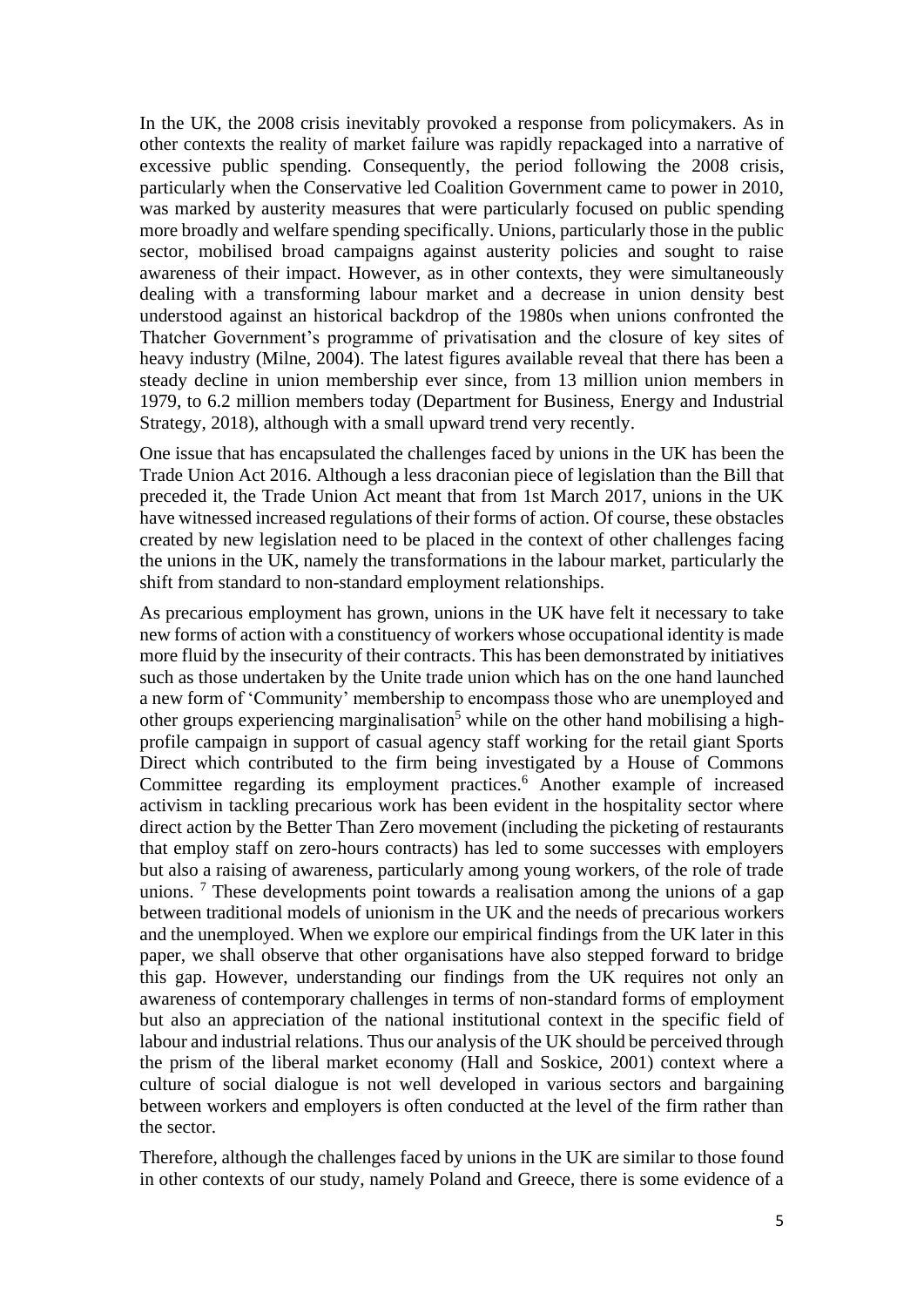growing motivation among unions to meet these challenges through legislation and by remaining versatile enough to encompass the needs of a new generation of workers for whom the experience of precarious work is a new normal.

Hence, the scenarios we have illustrated in this section show that despite significant differences in their economic configuration, and in particular a different trajectory in terms of the impact of the 2008 crisis, Greece, Poland and the UK share: i) a common trend of flexibilisation and deregulation of employment which has for some time been an agenda of the neoliberal economic and employment policies in Europe and beyond, an agenda which has exacerbated the chasm between those workers who are 'in' well protected and regulated employment and those who are 'out'; ii) such flexibilisation and deregulation patterns have been largely imposed to disempower unions (falling unionisation rates have been a common trajectory of unions in the three countries); iii) the general effort of unions to focus their protection on those 'in' while limiting actions for those 'out' to episodic and specific opportunities.

In such a scenario how has solidarity with precarious workers and unemployed been developed among the labour movement? We explore this issue in the next section.

# **3. Patterns of labour solidarity across Greece, Poland and the UK**

This paper is based on 30 in-depth interviews conducted across the three countries (10 in each  $8$ ). Our purposive sample sought to capture the heterogeneity of the labour movement across our three countries. Therefore, our sample includes traditional unions, labour-oriented organisations, social movements, protest-oriented groups, selfmanaged organisations, NGOs and informal/non-professional groups. As outlined earlier in this paper, a key dimension to the sampling strategy of the research project was to include those organisations that were also engaging in activism beyond their own national borders. Thus, our sample encompasses organisations claiming to have either a transnational 'agenda', or to engage in transnational activities.

As to the selection criteria of inclusion for respondents within the selected organisations, and according to the project's guidelines, only one person should be interviewed for each organisation, and interviewees should be participants, active members, activists, volunteers (not leader-functionaries with pure office jobs, not beneficiaries), able to answer the questions about concrete practices and activities. Each of our interviewees provided informed consent to participate in the study and to have the interviews recorded which we then anonymised.

With respect to the content of interviews, the questionnaire addressed a number of topics (organisational aspects, solidarity activities, innovative practices, cooperation with institutional actors, outcomes etc.) but here we focused our analysis on two sets of questions. A first set of questions concerned the target groups and beneficiaries of their action. The aim was to uncover whether unemployed and/or precarious workers are among their beneficiaries and to what extent they are in solidarity with them. A second set of questions related to their understanding of solidarity (e.g. definitions, helpfulness for target groups, limitations).

## **3.1 Perceptions of workers' solidarity, target groups and solidarity actions**

In Greece, the sample included mainly protest-oriented groups and most particularly rank-and-file unions and other grassroots labour groups. Five of the organisations we interviewed were informal organisations, while the other five employed a more formal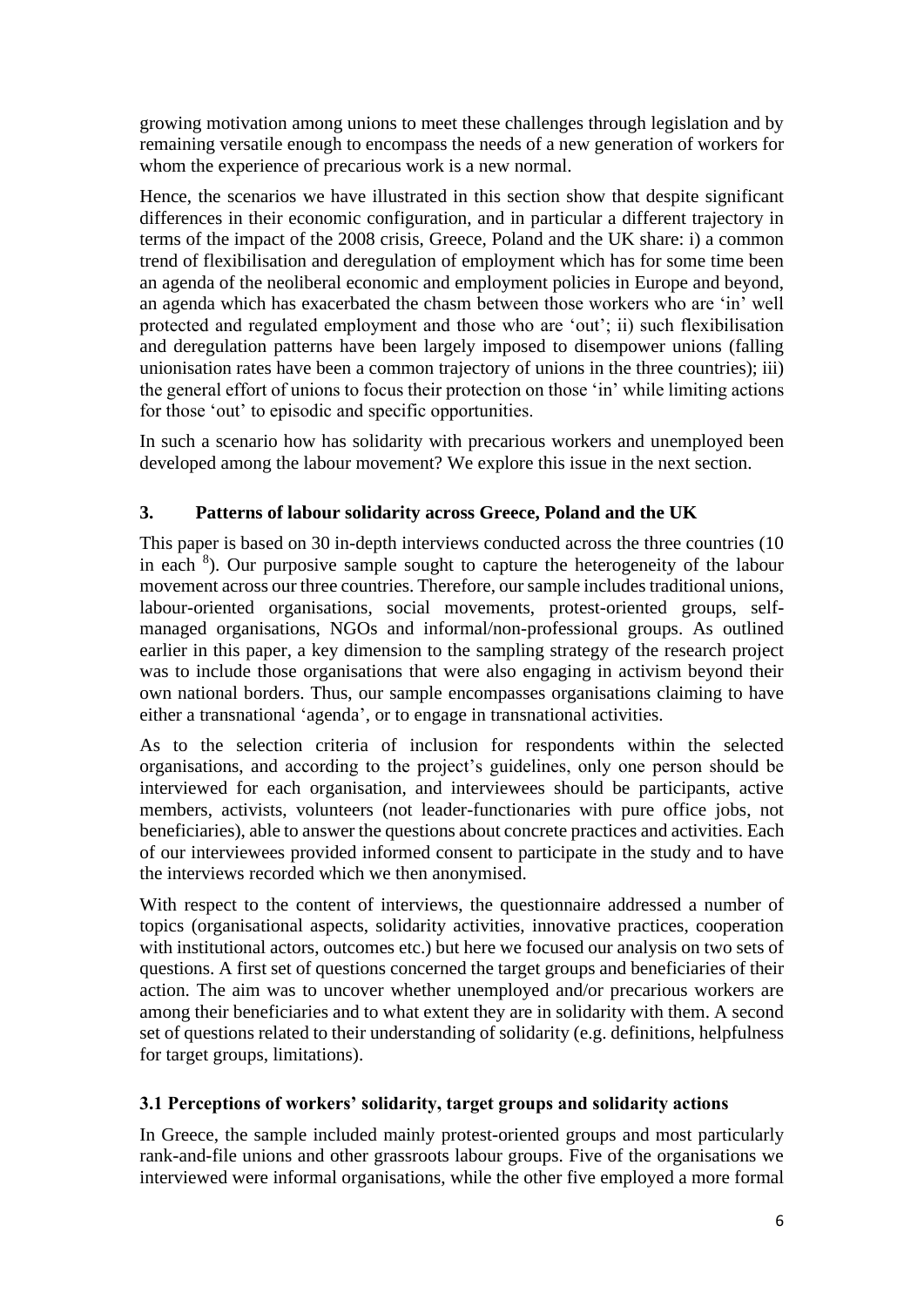organisational structure. At the organisational level, nine out of ten organisations are small groups without paid staff and fully controlled by general assemblies. Most were only created a few years before the eruption of the 2008 crisis and represent a bottomup reaction to the perceived inefficacy of official unionism in having done very little to defend workers' rights, failing to include unemployed and precarious workers in their ranks, and being bureaucratised.

"…*the structures of solidarity for unemployed and precarious workers is what is needed but this must not be done separately…it has to be done from inside the unions."* (Unemp3, 09/2016).

Regarding their motivations, most of our interviewees appear to share strong workingclass identification. They participate in their groups not only to protect and advance sectoral and professional interests, but also to advance the causes of the entire working class, meaning workers in permanent or precarious employment conditions, unemployed and immigrant workers.

Thus, besides the employed, unions in our sample are specifically trying to represent the growing number of unemployed and defend their rights. In some of the unions, the unemployed are also embraced as union members and benefit from the union's actions.

*"The unemployed of our sector are rightfully members of our union, the same goes for those part-time or in other "flexible" forms…* [even] *if one of us gets fired he remains a member of the union."* (Unemp2, 09/2016).

They also advance the rights of immigrants, most of them being precarious workers and weakly unionised.

"*We accept immigrants in our union…the issues of unemployment and precarity do not have a national identity, they have a class identity."* (Unemp7, 09/2016).

Respondents appear to share a more universalistic understanding of solidarity, that is comprehended as generalised support and not restricted to any specific group of workers or conditionality.

*"*[We] *aim at the world of labour…unemployed of course but also immigrants as potential precarious workers and even those who are been trained now to become future workers."* (Unemp1, 09/2016).

Besides their political orientation focusing on (working) class interests, this perception derives also from the fact that employment precariousness affects an increasing number of working people.

*"At this moment we are all precarious workers."* (Unemp9, 09/2016).

Two of the interviewed representatives do not perceive labour solidarity only in terms of support towards precarious workers and the unemployed but rather as a *'common struggle'* of working-class people (Unemp 2 and 5, 09/2016).

Some of these organisations initiate innovative actions, such as: the issuing of unemployment cards to all the union members in order to obtain discounts in public transportation, insurance coverage to the self-employed, induction of precarious workers into public sector unions, on-the-spot surveillance of employers to ensure they do not hire workers without insurance, organisation of campaigns to boycott certain shops or companies products, neighbourhood level activities, the set-up of mutual aid or solidarity funds for the unemployed, and free medical care.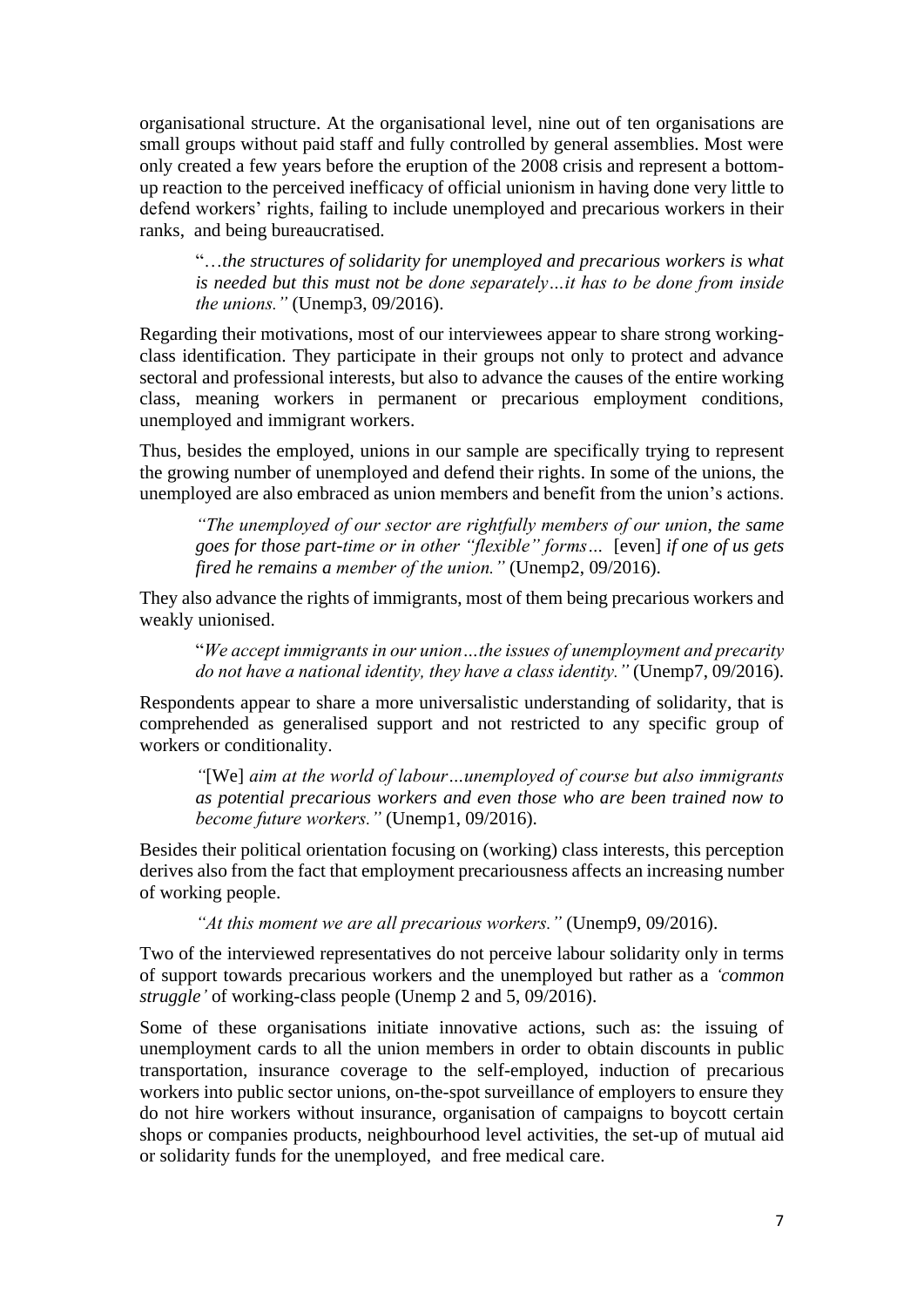Bottom-up labour mobilisation, and direct democracy are among the practices most of our Greek interviewees promote and consider as innovative. The workers of one of the organisations in our sample who occupied and self-managed their factory that was facing closure, implemented in practice the above principles: self-managing the factory, not employing any hierarchical structure, and distributing and selling their products through social movement channels and not through the market.

In Poland, unions and other labour organisations reacted differently to labour market transformations and didn't seem to share a common understating of solidarity. Most often they perceived solidarity in terms of cooperation or in relation to the target groups they supported. However, almost all respondents, regardless of the type of organisation, stated that they had broadened the constituency where they targeted their actions.

Polish unions, as revealed above, are not exceptional from general European or Western tendencies: traditionally focusing on 'insiders', they gradually recognised the need to also represent more marginalised groups. Thus, they engaged in activities in support of precarious workers (i.e. persons employed under civil law contracts), the working-poor and working students:

"*We respond to all the changes connected to flexibilisation and precarisation. For us, every person selling their labour force is a worker*.*"* (Unemp7, 06/2016).

Our respondents emphasised that due to labour market transformations, they had to adjust and broaden their activity to new target-groups, such as the unemployed not traditionally represented by unions (particularly younger unemployed people), women, those in poverty or those in need due to their exclusion from the labour market:

*"In our union, we stand for the unemployed who can become our members when they need help. Especially since it is such a situation in Poland that the unemployed are often excluded."* (Unemp8, 09/2016).

Three organisations' representatives drew attention to the extreme difficulties younger people were facing in the labour market which led to their organisation targeting action in support of this group. Such was the demand for this type of support one organisation was created in order to support younger workers. Another organisation's representative called our attention to the fact that the crisis in Western Europe had reduced the motivation for young Poles to migrate to the West.

Union activism of course often extends beyond employment issues. One of our respondents emphasised that his union also worked to protect the rights of people whose problems are not directly related to employment issues, collaborating with social movements (i.e. those threatened with eviction, women's movements for legal abortion). This expansion of target-groups is related to an engagement in a broader politically oriented struggle that surpasses labour market issues.

*"One can say that our trade union has twofold goals. On the one hand, the current struggle for improvement of working conditions and pay, on the other hand a broader, long-term social change, towards a society more based on the ideals of self-governance, workers' control over the production process, democracy and direct democracy."* (Unemp8, 09/2016).

Other labour organisations have also broadened their scope of beneficiaries. In fact, they not only provide support and services towards the unemployed or other vulnerable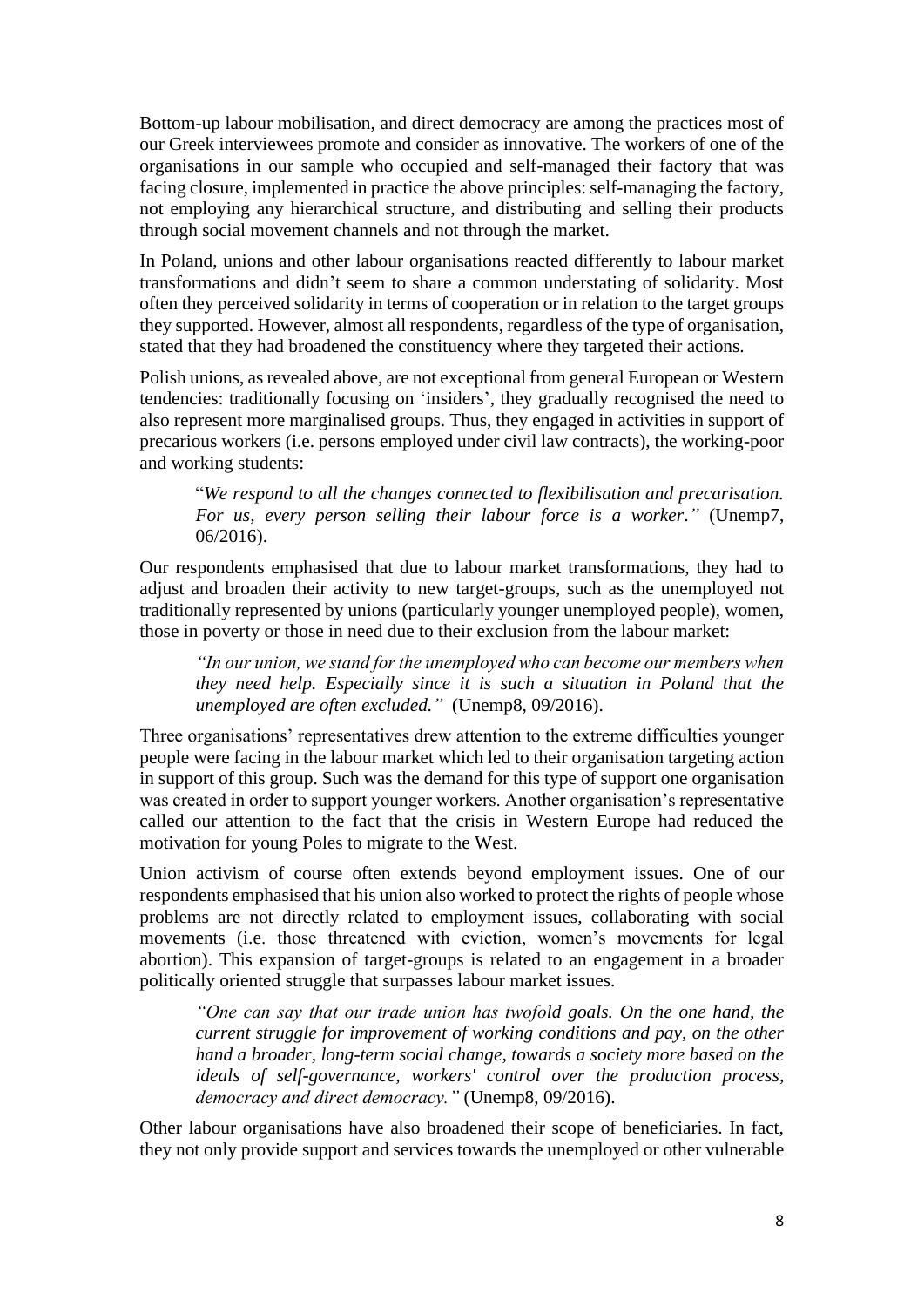groups, but also to other organisations (NGOs) and institutions (public and private) that are active in the field of employment. In this sense their beneficiaries include:

"*Everybody who has any relation to the labour market."* (Unemp5, 06/2016).

These organisations also highlighted the role of what they called 'social innovators', including volunteers and social leaders helping them in tackling unemployment.

Almost all respondents, regardless of whether they represented unions or other organisations, considered their organisation as being innovative and using new methods of intervention. Therefore, their actions are not limited to demonstrations. They also make use of other means pressure and opposition, often related to broader political issues (i.e. against CETA, TTIP, the extreme right, etc.).

*"We use for example a consumer boycott to put pressure on employers."*  (Unemp8, 09/2016).

Other organisations focus on new methods and fields of intervention in order to adjust to the changing environment, such as training or organising meetings with entrepreneurs:

*"We try to look for methods of work that primarily improve efficiency but can also be interesting for people. We were one of the first to, for example, publish educational board games (…) we are now running a social economy support centre, we are not only trying to teach and advise but there is also some kind of attraction, the way in which meetings are organised, the way that our publications are made and presented should be something fresh to surprise the audience."* (Unemp3, 05/2016).

In the UK, the solidarity efforts we discovered emanated from various groups. Although unions and labour organisations are engaged in a range of solidarity activities, they still retain the key role of servicing members through basic employment issues such as health and safety at work. One union official explained that a focus of recent campaign efforts has been to ensure the safety of retail workers in their workplace from abusive behaviour by employers or the general public. She added that the constitutional arrangements in the UK meant that her union ensured that new laws applied to both central and devolved levels of government:

*"It's about the right to work in safety and with respect and that's not always safety and respect from your employer, that's from the general public…our union argues that we can only address this problem if we legislate and we've got a Bill drafted for both the UK Parliament and the Scottish Parliament."* (Unemp6, 09/16).

Another union organiser explained that his role was specifically to expand the work of the union beyond the usual base and into those communities on the frontline of precarious work, unemployment, and inequality. He explained that even though constitutional issues were often dominating the headlines, the reality on the ground was that in order to tackle issues collectively and bring the community together, there was a need for proactive organising by union activists like him:

"*Precarious work is still going on, austerity is still going on… something we've been talking about within the union is having to step it up in terms of our connections, our organisation with migrant workers and agency workers. Because we've left the EU, there is that horrible immigration conversation really starting to take surface and it's almost like a green light for it to be out*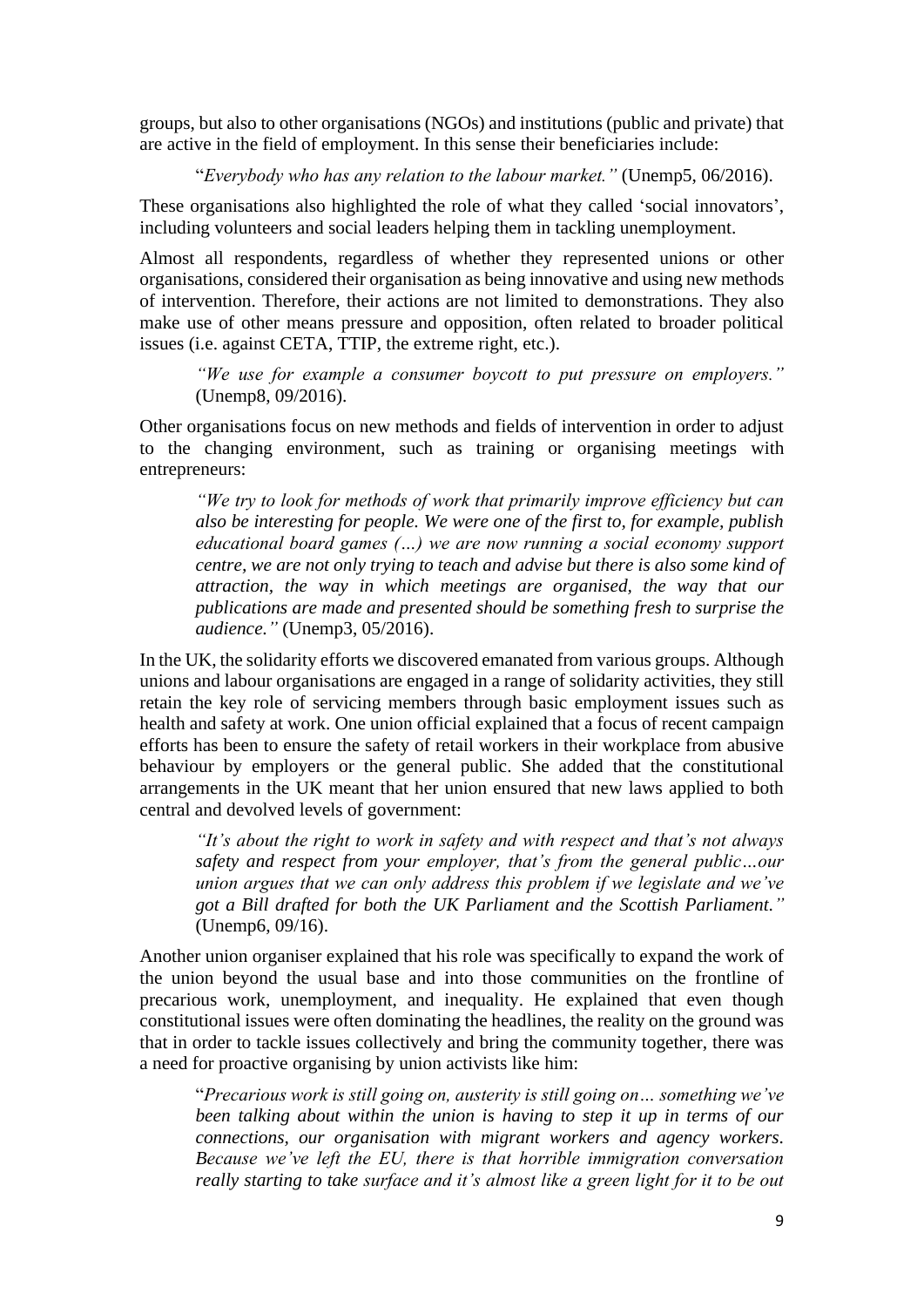*in the open…we know if you organise within a workplace and you have Polish shop stewards, it really starts to break away those barriers and workplaces actually start to stick together.*" (Unemp7, 08/16).

This focus on communities was echoed by another union official based in London who was emphatic that the impact of the austerity measures had been most acute in some of the poorest communities across the UK whom his union members served in the public sector. He added that alongside the redundancies that his members had suffered had come a shift in their roles to be responsive to the urgent needs of vulnerable people in disadvantaged communities.

*"If there are plans to cut jobs, that's going to impact upon what we can do in communities and by definition the people who need us tend to be the most vulnerable anyway, the elderly, disable people and the poorer sections of our communities…but one of their* [the UK Government] *big problems is that they don't like an effective service that has a very unionised workforce."* (Unemp2, 10/16).

Another union official, also based in London and representing workers in the creative sector explained that in recent years the union had become conscious of a need to widen its scope of appeal and better reflect issues that were being raised in wider society. As such the union had been refocusing its campaigning more recently on issues of gender balance, and targeting recruitment on groups who were underrepresented, specifically from the LGBTQ+ community and from  $BAME<sup>9</sup>$  communities:

*"The top priority for us over the next few years is engaging many more members and potential members from non-traditional backgrounds. We've had a real problem over the years of being perceived and composed of white men in our union even though we're 50/50 in our union male and female, so our current general secretary has undertaken a lot of work to reach out."* (Unemp1, 09/16).

Of course, not all organisations in our sample were unions; some were located in the third sector and thus engaged with a variety of different target-groups. This was evident in Wales where one organisation was offering support to young people in search of employment on the one hand, whilst on the other hand working to enable the better integration of migrant families in the community. This broad-spectrum approach towards target groups was mirrored in our findings from interviews with other third sector organisations including one in the west of Scotland. They had strong connections to the union movement and had engaged with union members and non-unionised workers experiencing low pay while delivering English classes for workers from Eastern Europe and programmes of support to newly arrived refugees. Echoing sentiments expressed by other interviewees about bringing people together, she explained that her organisation targeted support to:

*"The hardest to reach, the lowest paid and the lowest skilled... in Glasgow we're doing masses of work with refugees and asylum seekers…not just language classes but we've developed what we call language cafés because we realised it was not just about language, it's about giving people the opportunity to talk."*  (Unemp9, 10/16).

The modes of partnership and collective action engaged in by our interviewees often reflected their organisational model. For example, among unions there was a clear propensity to conceptualise working in partnership as working with other unions in different sectors. In terms of the interviewees from organisations other than unions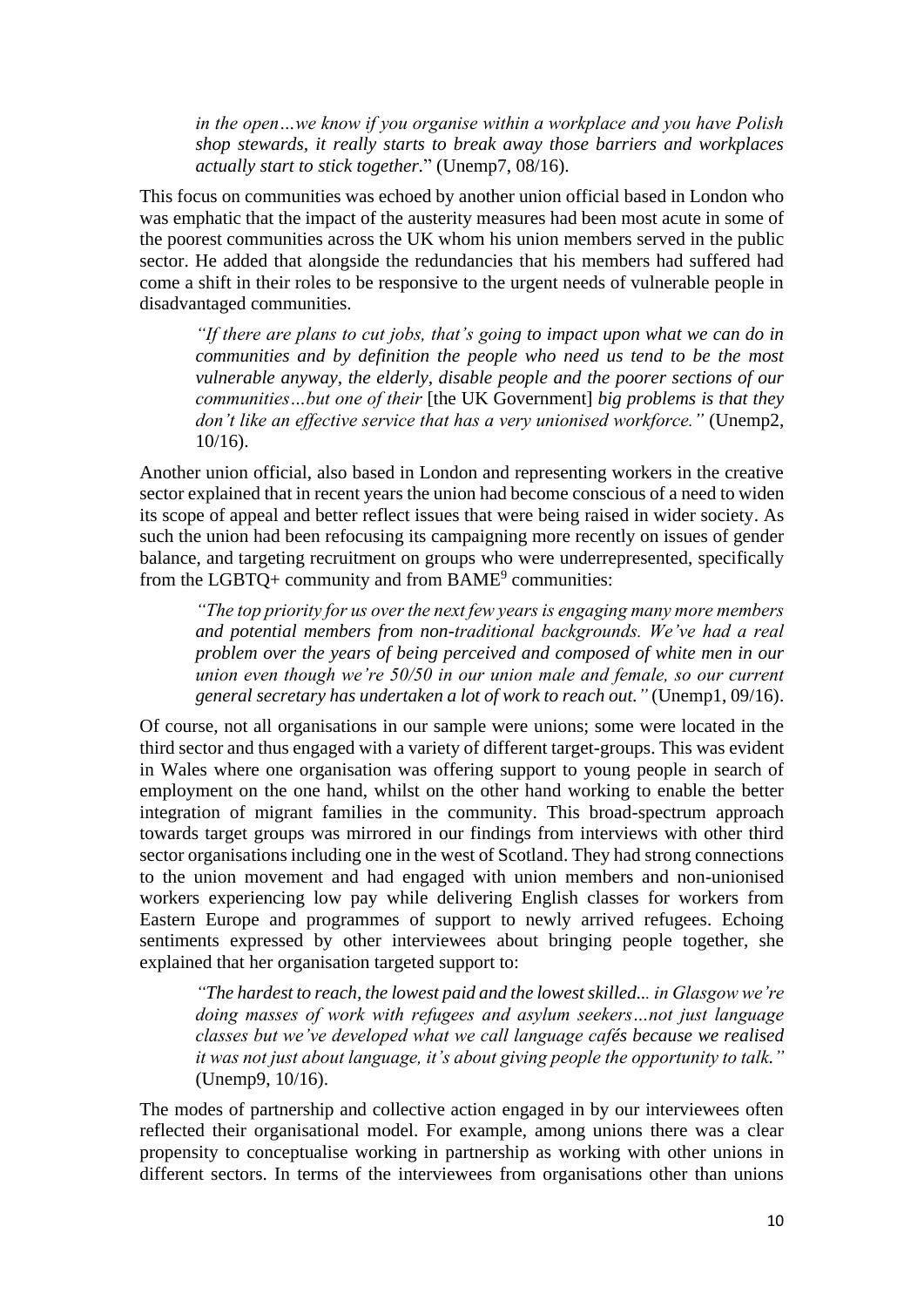again their spectrum of partnerships appeared broader and more reflective of the variety of groups whom their organisations were supporting. For one NGO the existence of various groups, although welcome, represented a challenge for coordination efforts. For another NGO, there was an emphasis on the benefits of the heterogeneity of the various community groups and networks with whom they engaged alongside a long-standing relationship it had with the trade union movement across the UK. For some NGOs we spoke to, partnerships with academics and universities was commonplace and was a source not only of research into their specialised fields but also of potential funding from combined efforts on research projects.

Hence, despite the disempowerment of unions and the weakening of employment rights and consequently the lost socio-economic centrality of unions and workers, the neoliberal policy environment has not fully prevented unions and the social actors pushing from 'below' to develop solidarity attitudes and actions. These efforts focus on improving conditions for those workers with fewer rights and the unemployed, the very groups that have been paying the highest price for the transformation of the economy and society in the early 21<sup>st</sup> century.

## **3.2. Workers' solidarity in midst crisis**

As to the consequences of the 2008 crisis on organising precarious workers and the unemployed, in the Greek case almost all our interviewees underlined the ambivalent effects of the 2008 crisis on unions' attitudes towards workers.

On the one hand, a direct effect of the 2008 crisis on unionism is that the closure of many companies also meant the disappearance of the unions that operated within them.

*"When an old enterprise closes and a new one starts that also means that unionism in the new enterprise has to start from the beginning and under worse conditions since new employees are afraid to get unionised for fear of losing their jobs."* (Unemp2, 09/2016).

A number of interviewees said that during the crisis, union membership was reduced and many of the remaining members became inactive.

On the other hand, interviewees referred to the positive effect the 2008 crisis has had on raising workers' awareness and consciousness, and on solidarity among the employed and unemployed given that the economic strain and deteriorating working and living conditions are common to both groups. Even among the unions that lost members, this cognitive effect is regarded as important.

*"The crisis helped us to understand and realise our power and how much this power can be strengthened through forms of cooperation and solidarity."*  (Unemp5, 09/2016).

Another union representative considered that the crisis has had a positive effect on workers' attitudes towards self-organising in order to achieve better labour conditions.

*"With the crisis it becomes clearer to the people that only through their selforganisation could they achieve things since legislation is becoming all the more flexible and against workers."* (Unemp3, 09/2016).

In the Polish case, many of our interviewees did not perceive the 2008 crisis as having an impact on their work. Nevertheless, most adopted new modes of action, expanded their activity towards new target-groups and redefined how solidarity was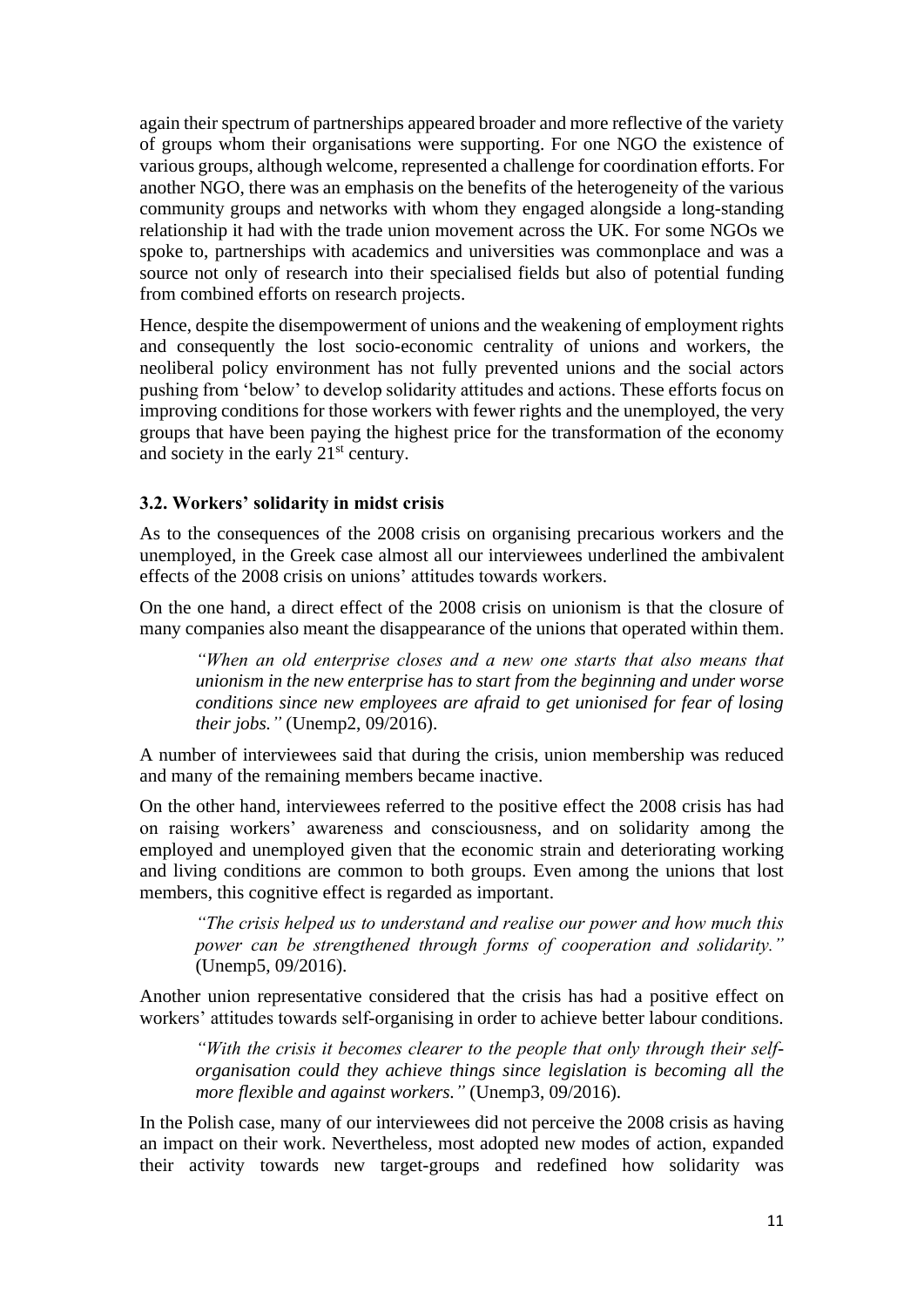operationalised. Respondents attributed these changes either to the transition from a socialist to a capitalist economy or to the emergence of critical voices contesting the neoliberal vision of the economy.

One respondent connected the growing mobilisation (demonstrations, national days of protest) during the period between 2011 and 2013 with the opposition to neoliberalism and its role in the 2008 global financial crisis. From his perspective, the sense of solidarity had increased particularly among middle-class workers (i.e. artists, administrative and NGO workers).

Another interviewee understood this process somewhat differently explaining that rather than 2008 crisis, it was the transformation to capitalism that has caused numerous problems, such as growing inequalities, decreasing solidarity and a rising social callousness. According to him, solidarity had transformed into being:

"*Middle-class employed in the office that criticises all and does not identify with any social or professional group."* (Unemp7, 06/2016).

One representative linked the decline in solidarity to discourses surrounding the 2008 crisis and the so-called, perceived, migration crisis:

*"Those crises are linked. The extreme right redirects the crisis into xenophobia. All that the economic crisis changed positively in the economy (e.g. new, nonneoliberal fiscal policies) and the rise in solidarity is now being lost. Solidarity is decreasing and limited only to ethnic boundaries. From our perspective, it is a disaster, because it literally replays the '30s."* (Unemp8, 09/2016).

In the case of the UK, interviewees consistently connected the 2008 crisis with the austerity measures introduced by government and the impact on communities.

For one union official from a large cross-sectoral union, the period of the 2008 crisis had also triggered something of a change in the backgrounds of some of the activists, with a shift away from left-wing students to more working-class voices being represented. The role of new voices also reflected by another trade union official who explained that since the 2008 crisis her union had placed greater emphasis on the issue of low-paid work and unpaid traineeships, adding that the catalyst had been:

*"A groundswell from our membership. Initially from young members who were coming out of college …we got together a group of members and came up with some policy ideas and actually we then committed resources through employing a specific staff member and launching a massive campaign about two years ago basically to start organising in a much more structured way. "* (Unemp1, 09/16).

Our interviews revealed that the 2008 crisis was also being perceived by some labour organisations as a dynamic for accelerating issues of insecure work:

"*We have seen significant reductions in public funding and significant numbers of job losses, with redundancies and early retirements, that's always been a bit of an issue but certainly it's been accelerated over the last five or six years…but also, there has been a growth in more precarious forms of employment."* (Unemp10, 11/16).

For others, another feature of the period of crisis had been increasing xenophobia and diminishing solidarity with migrants and refugees: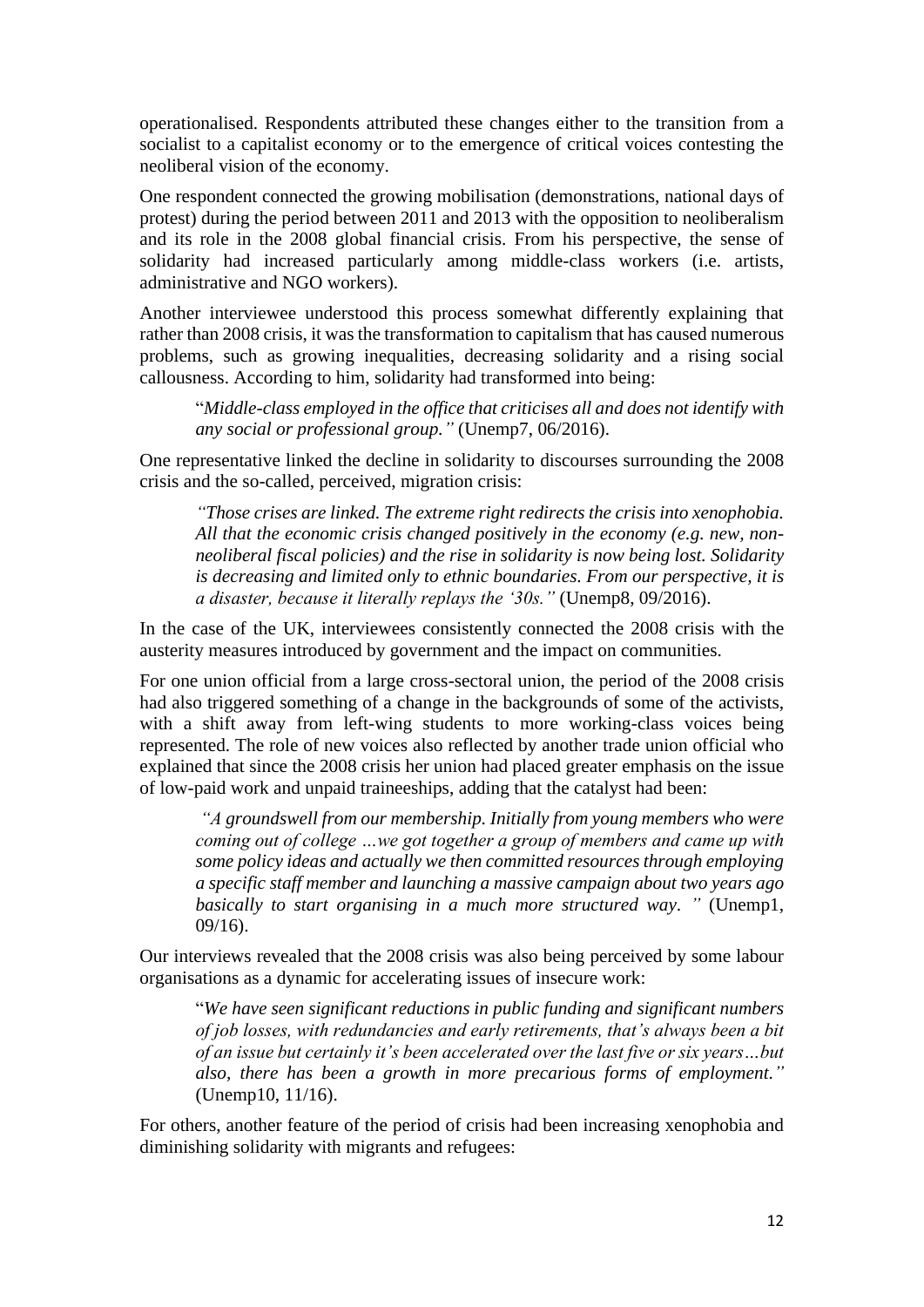*"The emphasis has changed I would think over the last decade from one of real support to a stage of 'they're taking our jobs'…this seems to be the more generalised and determined response."* (Unemp5, 09/16).

Thus, overall, across our three countries, the 2008 crisis has produced a mixed outcome in terms of solidarity and unionism. On the one hand unions have been further disempowered as a result of increasing unemployment and underemployment. On the other hand, the 2008 crisis has contributed towards refining the unions understanding of the neoliberal policy threads that are common across borders and that imposed, as a single crisis solution, an austerity paradigm, which has had negative consequences on unions and workers.

#### **3.3. Transnational labour solidarity**

Alongside unions' solidarity concerning precarious workers and the unemployed, we were interested in scrutinising any form or attitude of solidarity among unions which transcends national boundaries. In fact, although unionism has always been a transnational phenomenon, the 2008 financial crisis and the neoliberal policies have often pushed unions and workers to focus narrowly on their immediate spatial proximity. How far is that the case for Greece, Poland and the UK?

Regarding transnational labour solidarity, in the Greek case, most of our interviewees hold, generally, labour internationalism as a core value and that solidarity has neither borders nor is it possible to operate by excluding people from other ethnic groups.

*"Obviously, such struggles do not know or ought to know frontiers.* […] *the solidarity of workers and the unemployed across the globe, class solidarity, should be at the top of our priorities."* (Unemp8, 09/2016).

Nevertheless, at the practical level, most of the organisations we interviewed do not participate on a regular basis in any international networks and only a few share some occasional and less-institutionalised relationships with unions in other countries. Additionally, two of the unions reported that they never had any transnational interlinkages, while another two have the most frequent transnational interlinkages. For those having connections with labour organisations and unions abroad, these relationships derive mainly from their common political orientation: thus they have contacts to radical, anarcho-syndicalist unions, labour groups or initiatives (such as self-managed factories) and this mainly takes the form of contacts and information exchange and to a lesser extent common actions and campaigns. As a union representative stated, their contact with unions abroad (even though it was infrequent), is important, because it helps one to realise how common some problems are from one country to another, as well as the necessity of transnational action.

In Poland, as solidarity is most often understood in terms of 'people we are supporting', the scope of activity varies and evolves from regional and local level towards the national and international scale.

Some organisations, such as NGOs working in the field of (un)employment limited their activity to the local and regional level.

*"For us, the local community is the most important."* (Unemp4, 05/2016).

Other organisations conceptualised solidarity in a way that extended beyond national boundaries. One of the unions we interviewed perceived solidarity as neither national nor transnational, but as a class value, which is not so common in Poland: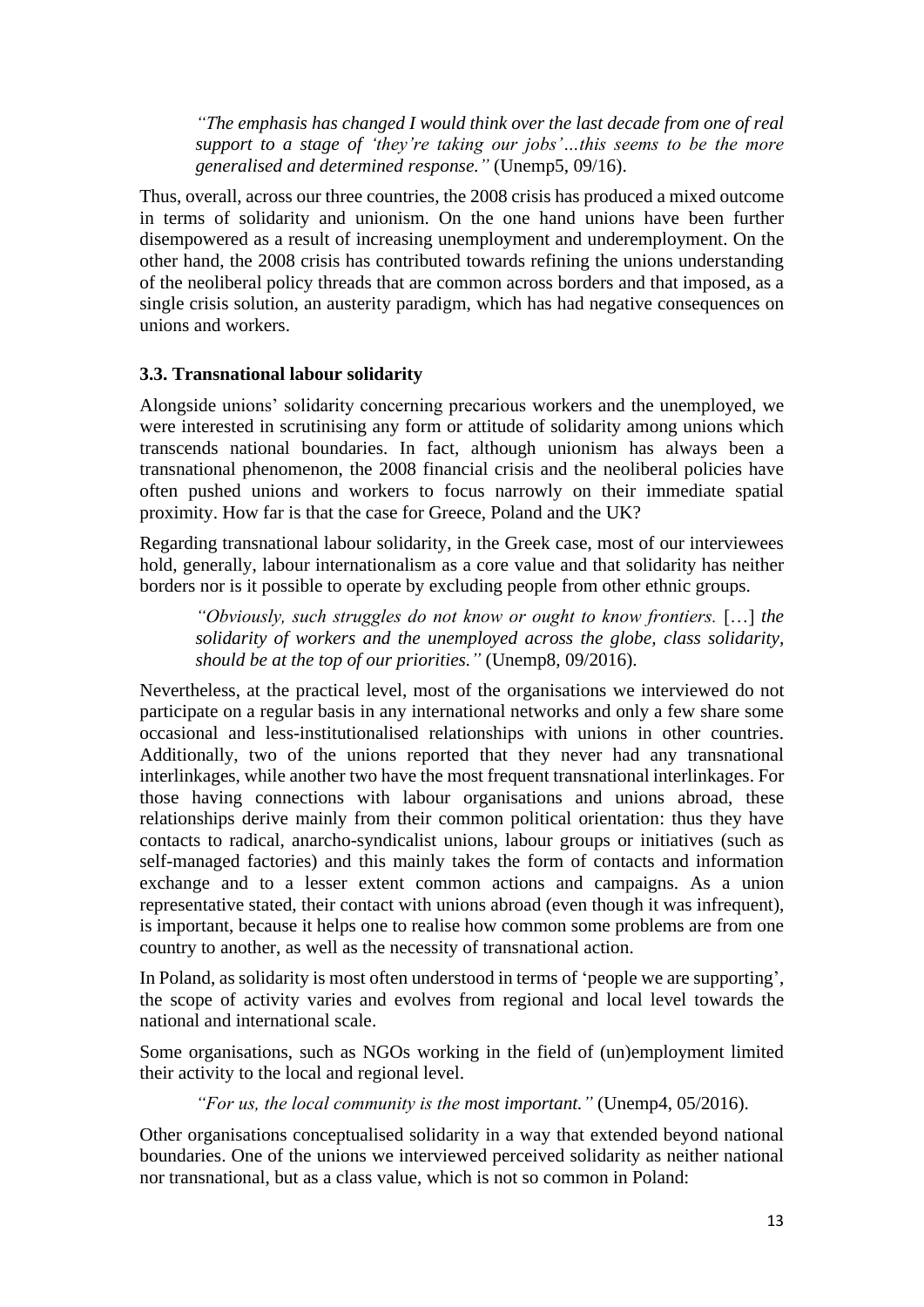*"Solidarity of all workers, regardless of industry, position, type of contract, gender, nationality and country. It is solidarity beyond borders, intercompanies. It manifests itself in maintaining contacts with organisations in other countries to mobilise and support each other (…) If solidarity is defined by social class, we are not in solidarity with those who are on the side of capital. (…) This division, however, is not simple and is always defined in practice."*  (Unemp8, 09/2016),

Some of the unions we interviewed engaged in solidarity actions with workers in other countries: either by providing support to the establishment of Polish workers' unions in other countries and organising training programmes on their labour rights; or by engaging in solidarity actions towards non-Polish workers in other national contexts. During the 2008 crisis, respondents noticed the existence of a growing solidarity with the unemployed and vulnerable groups, especially in Greece and Spain.

Moreover, national level organisations engaged in solidarity activism, regardless of their beneficiaries' nationality. The All-Poland Alliance of Trade Unions, in light of the continued violation of the labour rights of Ukrainian workers in Poland, has established a special section in order to protect the labour rights and interests of migrant workers (also open to workers from other countries, e.g. from Russia, Belarus or Moldova).

*"We are in solidarity with all the people in the Polish labour market, regardless of their nationality."* (Unemp8, 09/2016).

In the UK**,** across many of the interviews with union officials and organisers it became clear that national and sub-national platforms, such as the Trades Union Congress and the Scottish Trades Union Congress were instrumental in offering a common arena around which trade unionists from various sectors could coalesce. This meant that not only would unions have delegates whom they would send to contribute towards developing the policy positions of these broader platforms but in some cases the unions of our interviewees had members who would serve on the executive committees of these cross-union bodies. This experience was replicated for some interviewees at the European level where their unions would have representation in the pan-European union federations whose work would focus on protecting the interests of workers in policymaking processes taking place in the EU institutions and other international policymaking fora. For some interviewees, this explicitly involved forms of transnational solidarity that were directed at those workers who were perceived to be at the frontline of austerity measures:

*"In terms of solidarity in the context of Europe, for a while the ETUC work and our work on the issue of Greece was probably the most significant given the attacks on living conditions there and so we focused heavily on Greece for a while. In particular we were part of a mission that went out, our President went out there and there were various activities and protests undertaken."* (Unemp10, 11/16).

Despite the context of Brexit and the uncertainty it was creating across different sectors and indeed society more broadly, one trade union official in London whom we interviewed was confident that although the UK was poised to leave the European Union these bonds of solidarity were likely to continue across the continent:

*"I don't think there is any reason why that will end, despite Brexit, because we have a lot of non-EU countries that are part of that.*" (Unemp2, 10/16).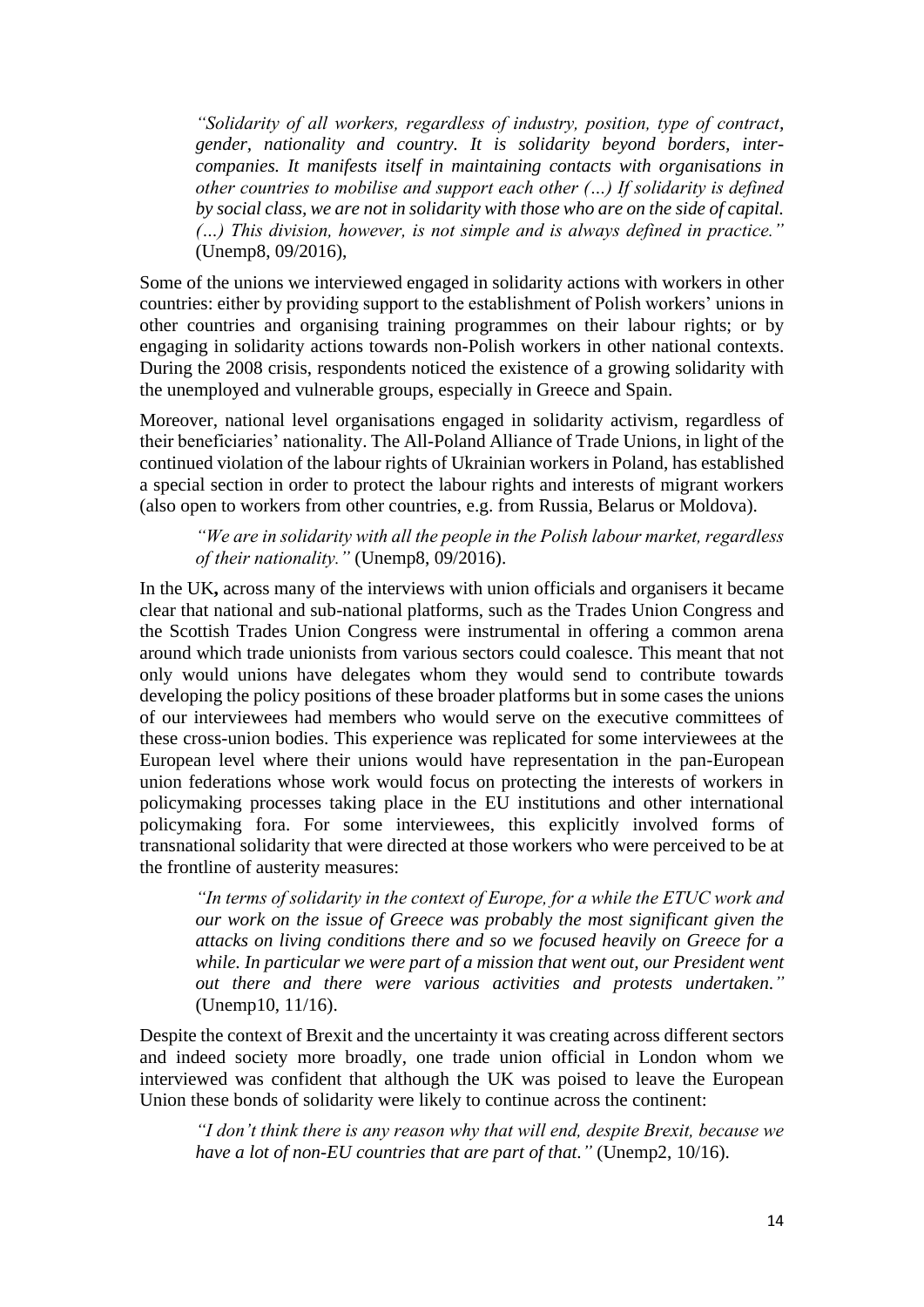Another organisation we interviewed, this time a feminist NGO, had a broader scope of action which targeted support towards women working in the garment and horticultural industries in East Africa, South Asia and Central America, often with a focus on those women who are non-unionised. Therefore, the focus of support of the organisations we interviewed reflected a broad range of vulnerable groups not only in the UK but building connections transnationally.

*"We've been working with women internationally who work in UK supply chains and we work with local partners, sometimes they're trade unions, sometimes they're women's groups to provide support, education and training to help them be aware of their rights as workers and to negotiate for their rights with their employers."* (Unemp4, 09/16).

Thus, our study shows that unions in Greece, Poland and the UK value the importance of transnational solidarity, often also as a means to counter the difficult political and economic environment they met at the national level. Nevertheless, sometimes transnational solidarity remains important only from a rhetorical point of view and does not always imply concrete actions or permanent synergies.

## **4. Conclusions**

Our three countries represent undoubtedly diverse cases in terms of institutional settings and industrial relations traditions. Nevertheless, they have all been impacted by changes in the global political economy and particular trends, such as the diffusion of atypical forms of work and related contractual arrangements, the weakening of workers' rights and entitlements, and the further segmentation of labour markets, in which the new insecure and less well paid jobs have gone to young people, women, and migrants. Against this background, in each of our countries, unions which have experienced a long decline in terms of membership and leverage over government policy, have tried to diversify their portfolio of interests and their constituencies. In a nutshell: they have broadened their focus of action from 'insiders' to 'outsiders'. In our countries, however, such a shift of focus by unions has been fostered by the development of new organisations and grassroots movements that have vocally advocated for the rights and entitlements of the 'new' workers, and that have, therefore, challenged traditional forms of workers' representation.

In Greece, most of the unions in our sample appear to share a more universalistic understanding of labour solidarity, that derives both from their political orientation as well as their focus on (working) class interests, and from the fact that employment precariousness and unemployment affect an increasing number of working people (Kanellopoulos 2013). Despite the deteriorating effects of the 2008 crisis on the Greek labour market, they generally consider that workers' awareness and consciousness has risen. As for Poland, although the country was unaffected by either the 2008 crisis or the so-called 2015 migrant 'crisis', the government used the framework of crisis to advance its deregulatory policies (Theiss et al. 2017). Our findings reveal how unions and labour organisations responded to the situation by broadening their scope of action to new groups of beneficiaries. Finally, in the case of the UK, our interviews revealed a willingness to view labour solidarity through a broader scope than the traditional forms of organising. Thus, some unions have taken active steps to widen access to their organisations and at the same time other, non-union organisations have emerged and grown to meet the needs of these same communities and groups, diversifying the landscape of labour solidarity in the UK.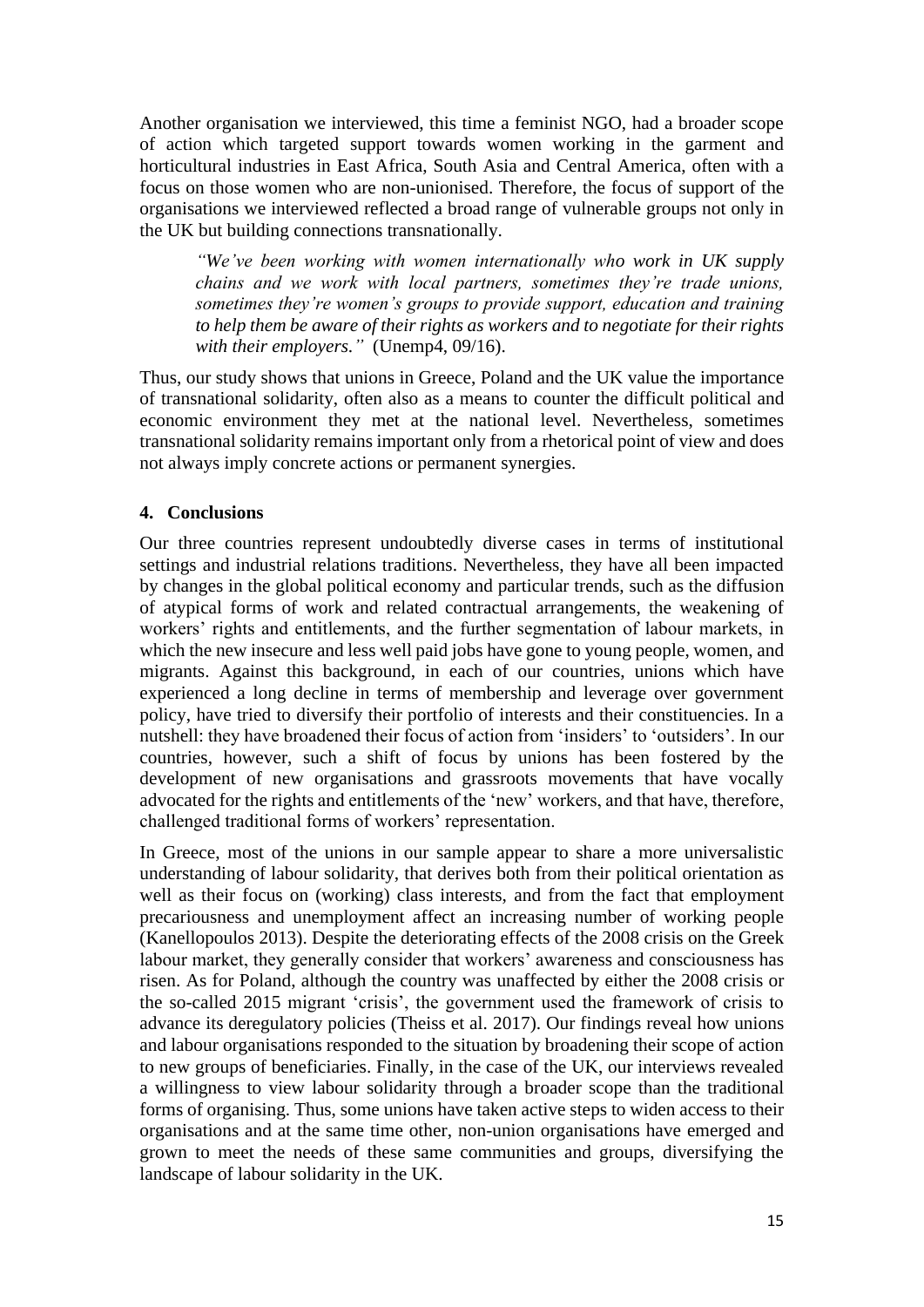Although the challenges faced by unions and labour-oriented organisations have been similar in the three countries, we did not find robust evidence of a proper transnational scale of action among the activities of these organisations. But still, we did appreciate a capacity to read national economic situations and workers' fates as being part of common, larger, policy paradigm which could be better challenged by unifying forces across borders. From a rhetorical point of view, at least, the organisations we interviewed have identified the existence of a transnational workforce facing the same challenges and struggling for the recognition of the same rights. However, despite this transnational dimension these same workers have not yet appeared to be strong enough to push organisations towards more coordinated cross-border actions. In Greece, although the organisations' and unions' representatives recognise the importance of transnational labour solidarity, few organisations in our sample, share, at a practical level regular and well-established relations to unions and labour organisations abroad. This is also valid in the case of Poland, where even though our interviewees often spoke of the internationalism of working-class problems, the transnational actions of their organisations remain limited. As for the case of the UK, interviews also reveal some evidence of transnational solidarity via the scope of the organisation or the impact of the 2008 crisis on colleagues elsewhere. Nevertheless, despite clear motivation among some of our interviewees to retain their transnational connections, their activism takes place in a context where cross-border solidarity has come under intense pressure (one example being the process of the UK leaving the EU). We must of course consider that this may be a matter of scarce resources, given that transnational engagement requires human and financial resources, both of which have been curtailed in the labour movement over the last three decades, whether or not the organisations are traditional or 'new'.

Hence, the 2008 crisis, whether it was experienced through austerity policies, such as in Greece or the UK, or if it is a rhetorical device to advance labour market reform as seen in Poland, has brought some forms of organisational innovation in the field of workers' mobilisation. It has provided an opportunity to discuss solidarity in terms of who the beneficiaries of help should be, and where they should be located, whether at the local or at the transnational level. However, these discussions have not yet resulted in moving grassroots organisations' and unions' field of action to the global scale, where the forces of capital continue to shape our economies.

#### **Funding**

The authors disclosed receipt of the following financial support for the research, authorship, and/or publication of this article: The research presented in this article has been conducted within the project "European Paths to Transnational Solidarity," (TransSOL), funded by the EC Horizon 2020 research and innovation programme (Grant Agreement No. 649435).

#### **References**

Chabanet D and Faniel J (2012) Introduction: The mobilization of the unemployed in a comparative perspective. In : Chabanet D and Faniel J (eds). *The Mobilization of the Unemployed in Europe*. New York : Palgrave Macmillan, pp. 1-27.

Department for Business, Energy and Industrial Strategy (2018) *Trade union statistics 2017*.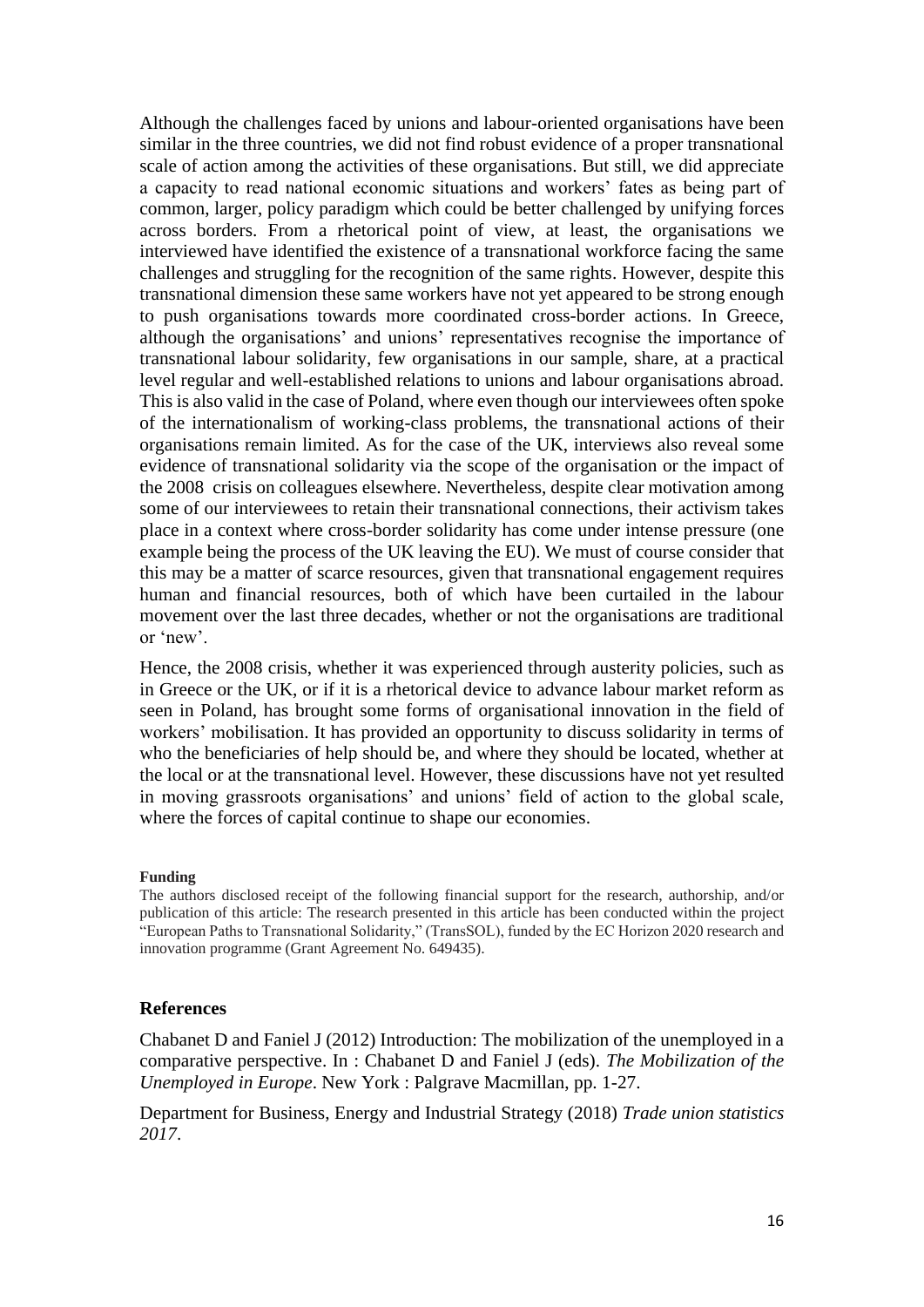Faniel J (2012) Trade Unions and the Unemployed: Towards a Dialectical Approach. *Interface* 4(2) :130-157

Gumbrell-McCormick R and Hyman R (2015) International trade union solidarity and the impact of the crisis. *European Policy Analysis* 1: 1-16.

Hall, P. A., and Soskice, D. (Eds.). (2001). *Varieties of Capitalism: The Institutional Foundations of Comparative Advantage*. Oxford: Oxford University Press.

Heery E (2005) Sources of Change in Trade Unions. *Work, Employment and Society*  $19(1): 91 - 106.$ 

Hyman R (2007) How can trade unions act strategically?. *Transfer* 13(2): 193-210.

Hyman R and Gumbrell-McCormick R (2017) Resisting labour market insecurity: old and new actors, rivals or allies?. *Journal of Industrial Relations*59(4): 538-561.

Kanellopoulos K. (2013) The remaking of the Greek working class, paper presented at the *10th Annual Conference of Historical Materialism*, SOAS, University of London, 7-10 November 2013, London, UK

Kanellopoulos K., Kostopoulos K., Papanikolopoulos D., Rongas V. (2017) Competing modes of coordination in the Greek anti-austerity campaign, 2010-2012. *Social Movement Studies*. 16(1): 101-118

Karakioulafi C (2019) Unions and Labour Solidarity: Pending between Inclusiveness and Exclusiveness – The Case of Greek Trade Unions. In Christodoulou M and Spyridakis M (eds). *Emotions, Temporalities and Working-Class Identities in the 21st Century*. New York : Nova Publishers, pp. 125-150.

Kretsos L and Vogiatzoglou M (2015) Lost in the Ocean of Deregulation? The Greek Labour Movement in a Time of Crisis. *Industrial Relations*70(2): 218–239.

Krzywdziński M (2012).Trade unions in Poland: Between stagnation and innovation. *Management Revue* 23 (1): 66-82.

Mattoni A and Vogiatzoglou M (2014) Italy and Greece, before and after the crisis: Between mobilization and resistance against precarity. *Quaderni* 84: 57-71.

Bithymitris, G and Kotsonopoulos L (2018) Transformation of the Greek trade union movement since the Metapolitefsi up until the crisis: continuities and ruptures. *Greek review of Political Science* 44: 99-122.

Martínez LM, Marino S. and Connolly H (2017) Organising as a strategy to reach precarious and marginalised workers. A review of debates on the role of the political dimension and the dilemmas of representation and solidarity. *Transfer* 23 (1): 31-46.

Milne S (2004) *The enemy within: The secret war against the miners*. London: Verso.

Mrozowicki A. and Trawińska M (2012) Women's union activism and trade union revitalization: The Polish experience. *Economic and Industrial Democracy*34 (2): 269- 289.

Petelczyc J., Matuszczyk K. (2019)*Zaangażowanie związków zawodowych w Polsce w prawa okołopracownicze - perspektywa związkowców*, Polityka Społeczna, 46/3(540) pp. 20-24

Shin Y and Ylä-Anttila T (2017) New social risk groups, industrial relations regimes and union membership. *Journal of European Social Policy* 28 (3) :242-254